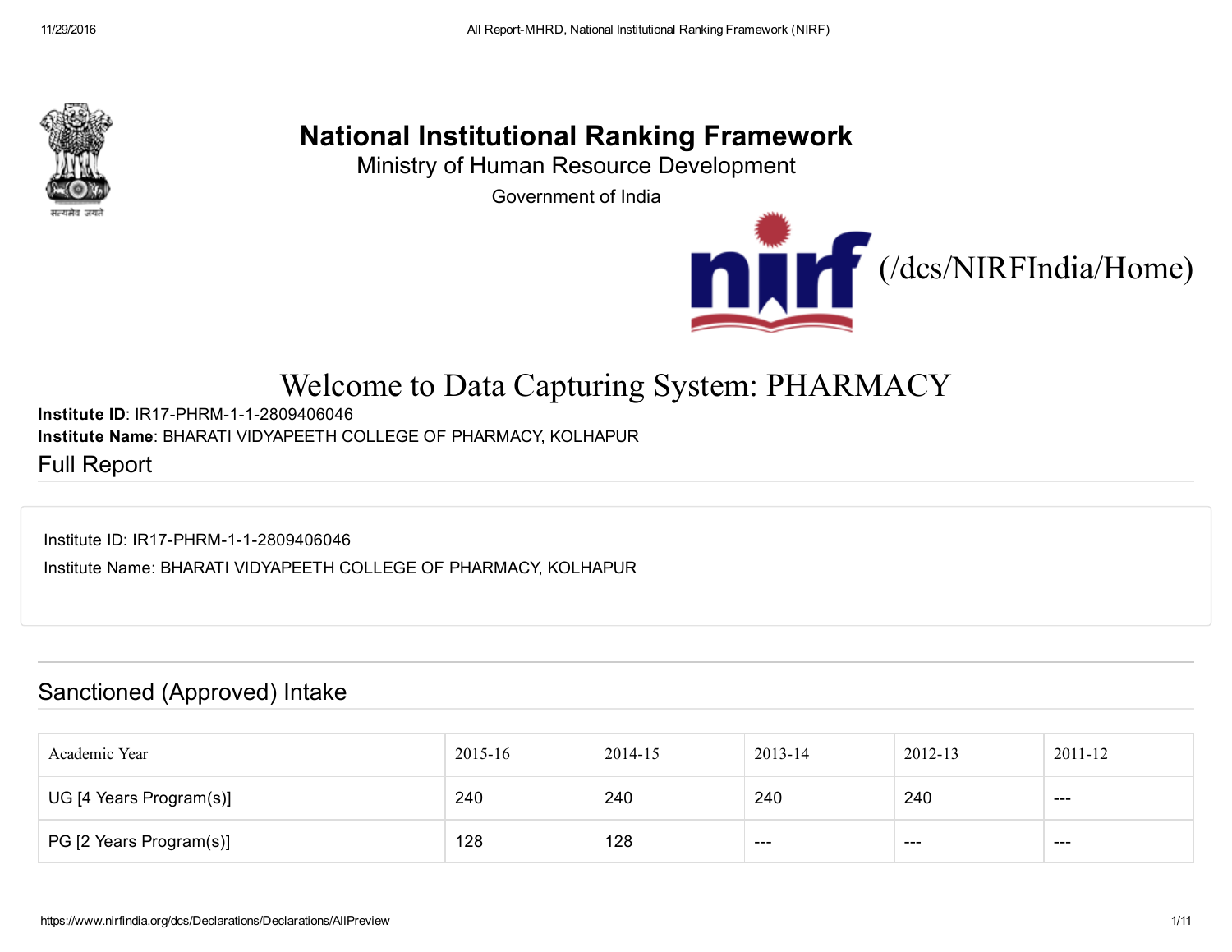| Academic Year          | 2015-16 | 2014-15 | 2013-14 | 2012-13 | 2011-12 |
|------------------------|---------|---------|---------|---------|---------|
| Ph.D students enrolled | ∼       | ---     | ---     | ---     | ---     |

### Total Actual Student Strength (Program(s) Offered by Your Institution)

| (A <sup>11</sup> )<br>programs<br>of all<br>years) | No. of<br>Male<br>Students | No. of<br>Female<br>Students | Total<br>Students | Within State<br>(Including male)<br>$&$ female) | Outside State<br>(Including male)<br>$&$ female) | <b>Outside Country</b><br>(Including male $\&$<br>female) | Economically<br>Backward (Including<br>male $&$ female) | Socially Challenged<br>$SC+ST+OBC$ Including<br>male $&$ female) |
|----------------------------------------------------|----------------------------|------------------------------|-------------------|-------------------------------------------------|--------------------------------------------------|-----------------------------------------------------------|---------------------------------------------------------|------------------------------------------------------------------|
| UG                                                 | 117                        | 149                          | 266               | 266                                             | 0                                                | 0                                                         | 71                                                      | 114                                                              |
| PG                                                 | 16                         | 42                           | 58                | 58                                              | 0                                                | 0                                                         | $\mathbf 0$                                             | 18                                                               |
| Ph.D                                               |                            | $\overline{2}$               | 3                 | 3                                               | 0                                                | 0                                                         |                                                         |                                                                  |

Placement & Higher Studies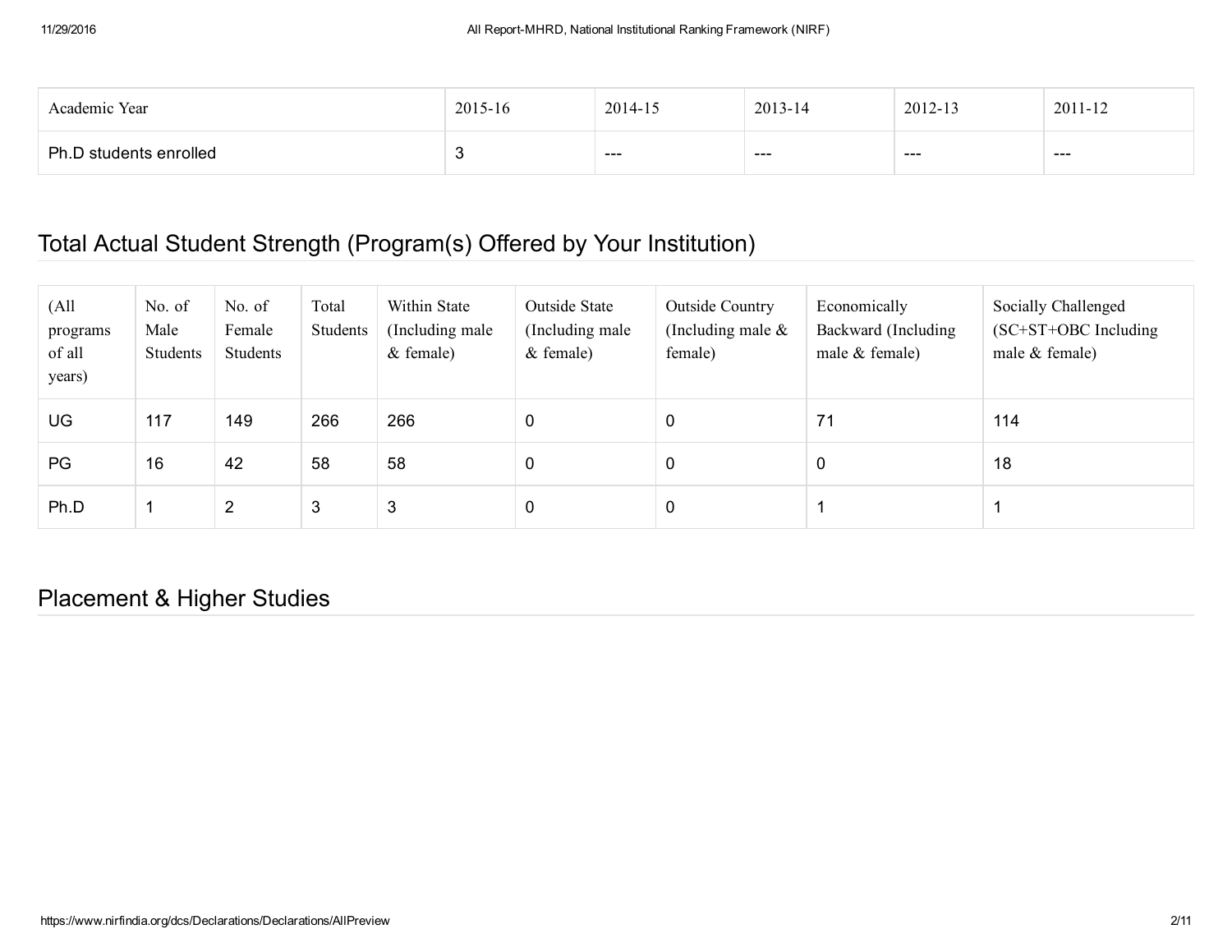| UG [4 Years Program(s)]: Placement & higher studies for previous 3 years |                                                       |                  |                                                |                  |                                                                |                                                          |                                                             |                                                          |  |  |  |
|--------------------------------------------------------------------------|-------------------------------------------------------|------------------|------------------------------------------------|------------------|----------------------------------------------------------------|----------------------------------------------------------|-------------------------------------------------------------|----------------------------------------------------------|--|--|--|
| Academic<br>Year                                                         | No. of first year<br>students admitted<br>in the year | Academic<br>Year | No. of students<br>admitted<br>(Lateral Entry) | Academic<br>Year | No. of students<br>graduating in<br>minimum stipulated<br>time | No. of students<br>placed through<br>campus<br>placement | Median salary of placed<br>graduates (Amount in Rs.)        | No. of students<br>selected for<br><b>Higher Studies</b> |  |  |  |
| $(2010 -$<br>11)                                                         | 44                                                    | $(2011 -$<br>12) | 31                                             | $(2013 -$<br>14) | 70                                                             | $\overline{4}$                                           | 115056 (ONE LAKH<br>FIFTEEN THOUSAND<br>FIFTY SIX)          | 20                                                       |  |  |  |
| $(2011 -$<br>12)                                                         | 60                                                    | $(2012 -$<br>13) | 12                                             | $(2014 -$<br>15) | 71                                                             | 17                                                       | 165000 (ONE LAKH<br><b>SIXTY FIVE THOUSAND</b>              | 29                                                       |  |  |  |
| $(2012 -$<br>13)                                                         | 60                                                    | $(2013 -$<br>14) | 12                                             | $(2015 -$<br>16) | 65                                                             | 14                                                       | 115950 (ONE LAKH<br>FIFTEEN THOUSAND<br>NINE HUNDRED FIFTY) | 30                                                       |  |  |  |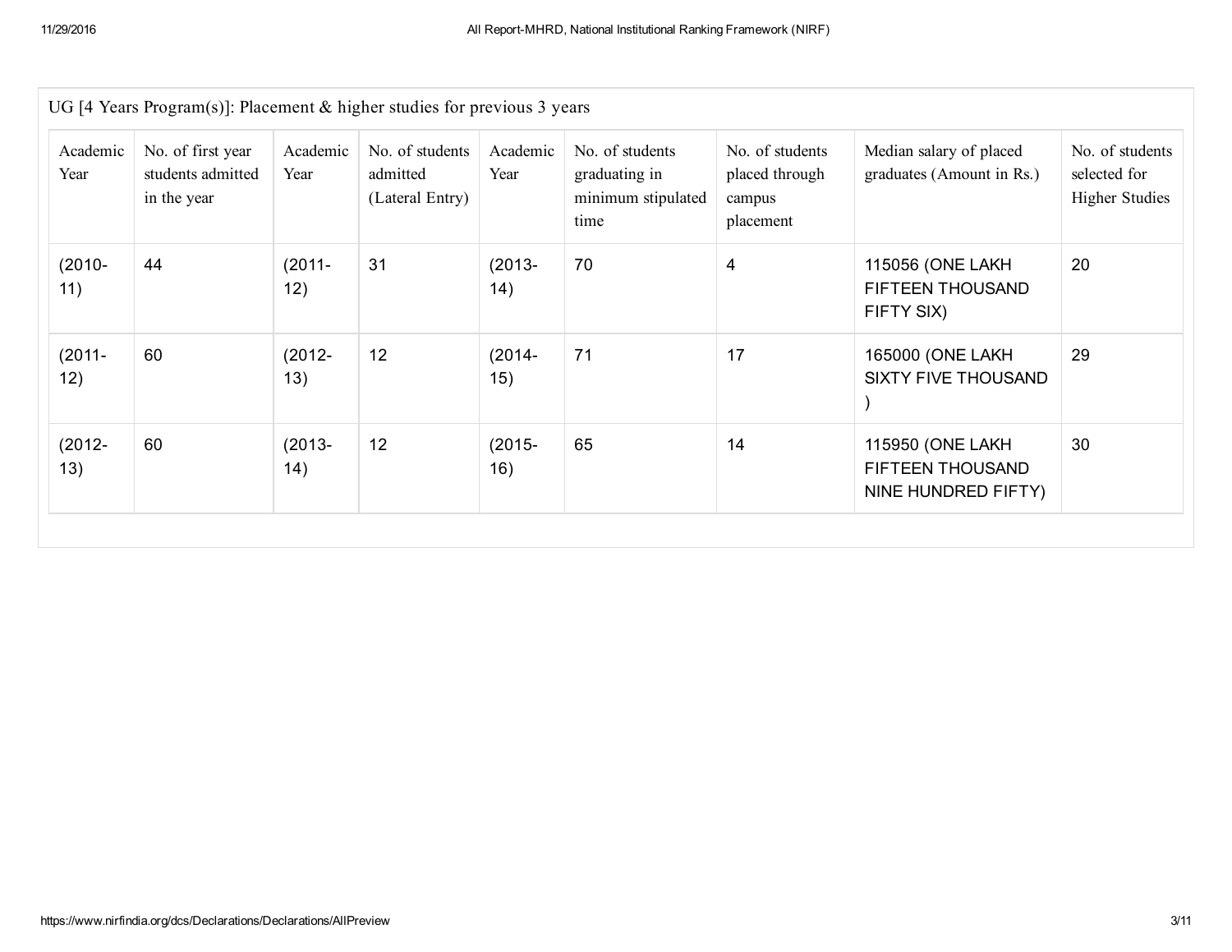|                  |                                                       |                  | PG [2 Years Program(s)]: Placement $\&$ higher studies for previous 3 years |                                                       |                                                      |                                                   |
|------------------|-------------------------------------------------------|------------------|-----------------------------------------------------------------------------|-------------------------------------------------------|------------------------------------------------------|---------------------------------------------------|
| Academic<br>Year | No. of first year<br>students admitted in the<br>year | Academic<br>Year | No. of students graduating<br>in minimum stipulated time                    | No. of students placed<br>through campus<br>placement | Median salary of placed<br>graduates (Amount in Rs.) | No. of students<br>selected for Higher<br>Studies |
| $(2012 -$<br>13) | 40                                                    | $(2013 -$<br>14) | 40                                                                          | 5                                                     | 150000(ONE LAKH<br>FIFTY THOUSAND)                   | $\mathbf 0$                                       |
| $(2013 -$<br>14) | 26                                                    | $(2014 -$<br>15) | 24                                                                          | 8                                                     | 168000(ONE LLAKH<br><b>SIXTY EIGHT</b><br>THOUSAND)  | $\mathbf 0$                                       |
| $(2014 -$<br>15) | 21                                                    | $(2015 -$<br>16) | 21                                                                          |                                                       | 260000(RTWO LAKH<br><b>SIXTY THOUSAND)</b>           | $\mathbf 0$                                       |

#### Entrepreneurship

No. of sustained spin-off companies set up over the previous 5 years (2011-2016)(Companies started by the Students/Alumni/Faculty in the institutions business incubators):  $\sqrt{23}$ 

#### Top University Admission Data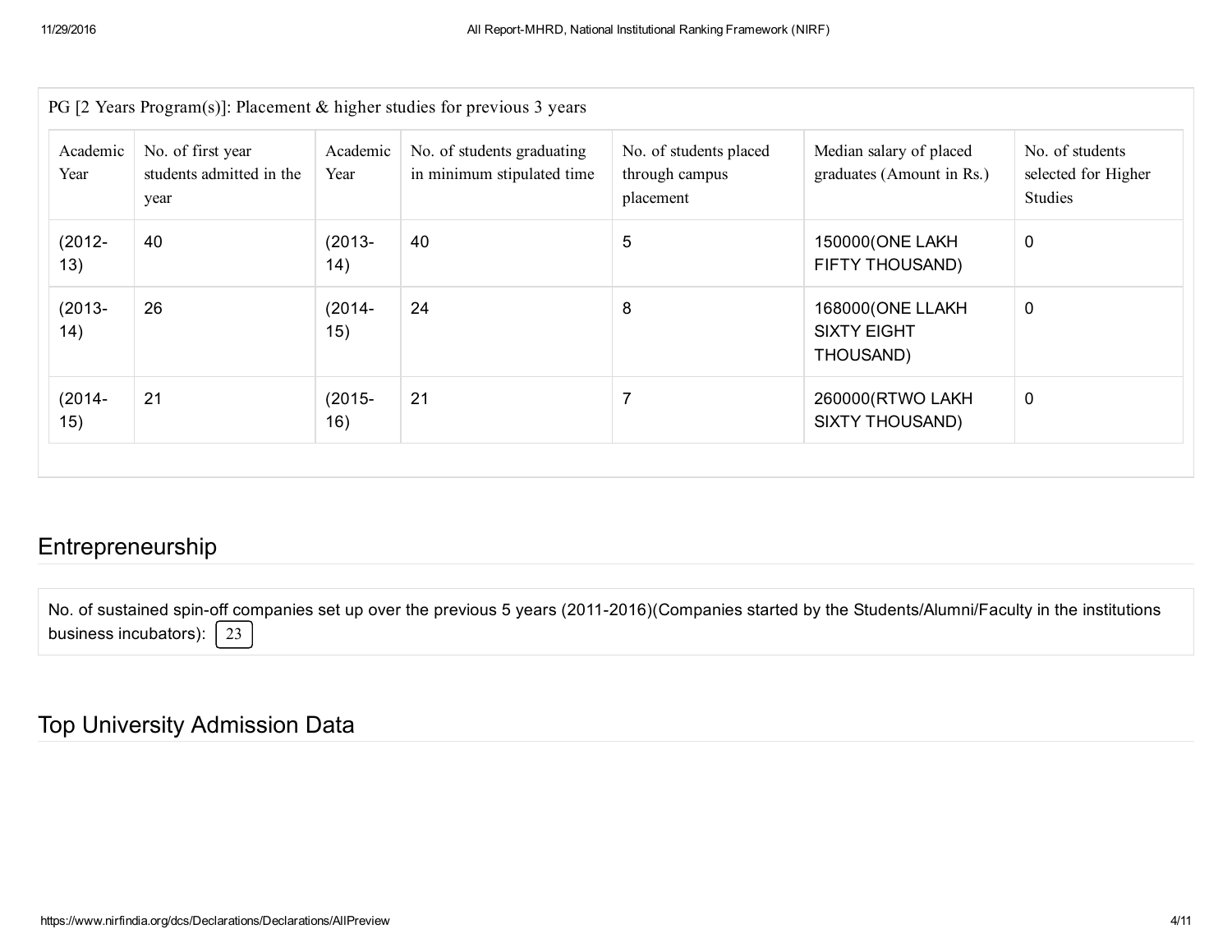| 22<br>No. of graduating students from your institution who were admitted into Top University/Institution to pursue higher studies in the year 2015-16: |
|--------------------------------------------------------------------------------------------------------------------------------------------------------|
| No. of PG students admitted into your institutions from Top Institution in the year 2015-16:   32                                                      |
| No. of Ph.D students admitted into your institutions from Top Institution in the year 2015-16:   1                                                     |
| Total No.of PG & Ph.D students admitted:   33                                                                                                          |

#### Ph.D Student Details

| No. of Ph.D students graduated (including Integrated Ph.D) |         |          |  |  |  |  |  |
|------------------------------------------------------------|---------|----------|--|--|--|--|--|
| 2015-16                                                    | 2014-15 | 2013-14  |  |  |  |  |  |
|                                                            |         | <b>U</b> |  |  |  |  |  |
|                                                            |         |          |  |  |  |  |  |

## Faculty Details

|             | # | Name                        | Age | Designation                | Gender | Qualification | Experience (In Months) |
|-------------|---|-----------------------------|-----|----------------------------|--------|---------------|------------------------|
| $\mathbf Q$ |   | Bhagwat Durgacharan Arun    | 32  | <b>Assistant Professor</b> | Male   | Ph.D          | 100                    |
| $\mathbf Q$ |   | <b>Bhatia Manish Sudesh</b> | -47 | Professor                  | Male   | Ph.D          | 292                    |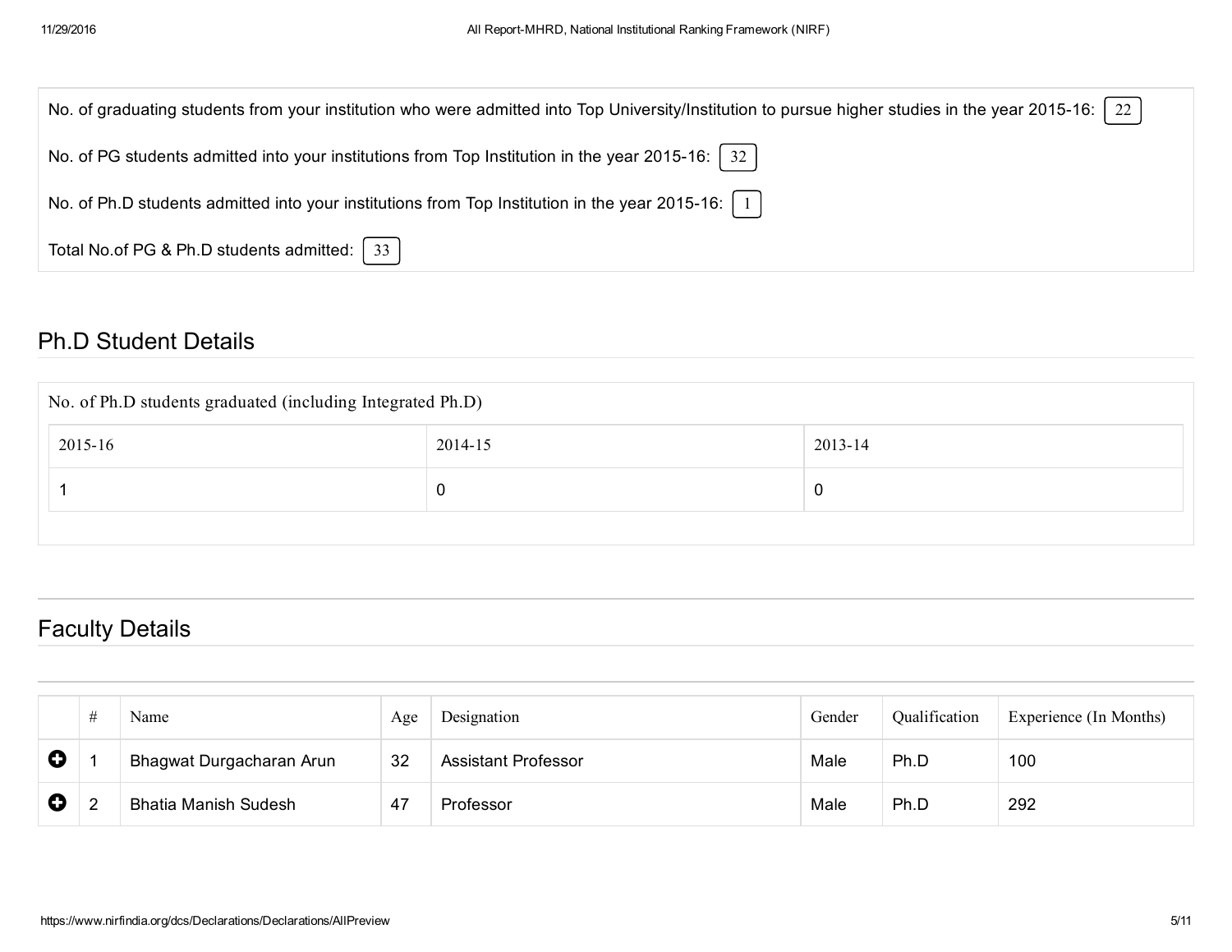|             | $\#$ | Name                          | Age | Designation                                   | Gender | Qualification | Experience (In Months) |
|-------------|------|-------------------------------|-----|-----------------------------------------------|--------|---------------|------------------------|
| $\bullet$   | 3    | <b>Bhatia Neela Manish</b>    | 43  | Professor                                     | Female | Ph.D          | 229                    |
| O           | 4    | Choudhari Prafulla Balkrishna | 32  | <b>Assistant Professor</b>                    | Male   | Ph.D          | 116                    |
| 0           | 5    | <b>Dhavale Rakesh Pandit</b>  | 31  | <b>Assistant Professor</b>                    | Male   | M. Pharm      | 88                     |
| $\bullet$   | 6    | Gaikwad Dinanath Tukaram      | 33  | <b>Assistant Professor</b>                    | Male   | M. Pharm      | 133                    |
| $\bullet$   | 7    | Hajare Ashok Ananda           | 46  | Professor                                     | Male   | Ph.D          | 276                    |
| $\bullet$   | 8    | Jadhav Namdeo Ramhari         | 41  | Professor                                     | Male   | Ph.D          | 219                    |
| $\bullet$   | 9    | Jadhav Swapnil Dasharath      | 31  | <b>Assistant Professor</b>                    | Male   | M. Pharm      | 86                     |
| 0           | 10   | Jarag Ravindra Jagannath      | 41  | <b>Associate Professor</b>                    | Male   | M. Pharm      | 222                    |
| $\mathbf Q$ | 11   | Jarag Rekha Ravinrda          | 41  | <b>Assistant Professor</b>                    | Female | M. Pharm      | 131                    |
| 0           | 12   | Killedar Suresh Ganpati       | 52  | Associate Professor                           | Male   | Ph.D          | 327                    |
| $\bullet$   | 13   | Mahuli Deepak Vamanrao        | 43  | <b>Assistant Professor</b>                    | Male   | M. Pharm      | 110                    |
| $\mathbf Q$ | 14   | Maii Dipak Pralhad            | 32  | <b>Assistant Professor</b>                    | Male   | M. Pharm      | 97                     |
| 0           | 15   | More Harinath Nivrutti        | 52  | Dean / Principal / Director / Vice Chancellor | Male   | Ph.D          | 362                    |
| $\bullet$   | 16   | Patil Udaykumar sayajirao     | 36  | <b>Assistant Professor</b>                    | Male   | M. Pharm      | 110                    |
| 0           | 17   | Pawar Vijaykumar Tanajirao    | 33  | <b>Assistant Professor</b>                    | Male   | M. Pharm      | 111                    |
| $\mathbf Q$ | 18   | Pishawikar Sachin Ashok       | 51  | <b>Associate Professor</b>                    | Male   | Ph.D          | 300                    |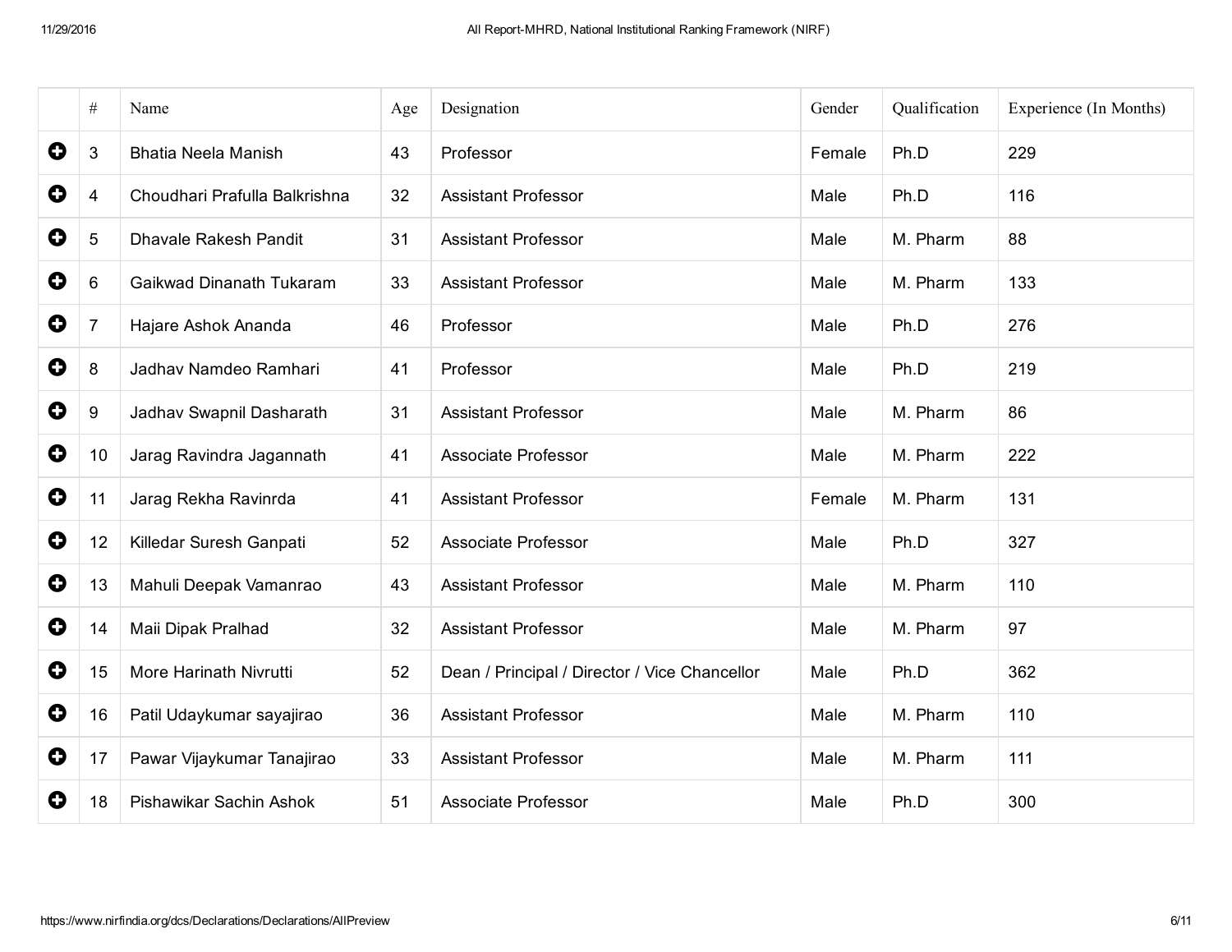|   |    | Name                      | Age | Designation                | Gender | Qualification | Experience (In Months) |
|---|----|---------------------------|-----|----------------------------|--------|---------------|------------------------|
| O | 19 | Shinde Anilkumar Jalindar | 46  | Associate Professor        | Male   | Ph.D          | 228                    |
| O | 20 | Tamboli Firoj Allauddin   | 41  | <b>Assistant Professor</b> | Male   | M. Pharm      | 205                    |

## Financial Resources: Utilised Amount for the Capital & Operational expenditure for previous 3 years

| Financial Year                                                                                       | $2015 - 16$                                                           | 2014-15                                                              | $2013 - 14$                                                                           |
|------------------------------------------------------------------------------------------------------|-----------------------------------------------------------------------|----------------------------------------------------------------------|---------------------------------------------------------------------------------------|
|                                                                                                      | <b>Utilised Amount</b>                                                | <b>Utilised Amount</b>                                               | Utilised Amount                                                                       |
| Annual Capital Expenditure on Academic Activities and Resources (excluding expenditure on buildings) |                                                                       |                                                                      |                                                                                       |
| Library                                                                                              | 15865 (FIFTEEN<br><b>THOUSAND EIGHT</b><br><b>HUNDRED SIXTY FIVE)</b> | 207816 (TWO LAKH SEVEN<br><b>THOUSAND EIGHT</b><br>HUNDRED SIXTEEN)  | 223159 (TWO LAKH<br><b>TWENTY THREE</b><br><b>THOUSAND ONE</b><br>HUNDRED FIFTY NINE) |
| New Equipment for Laboratories                                                                       | 1690194 (SIXTEEN LAKH<br>NINETY THOUSAND ONE<br>HUNDRED NINETY FOUR)  | 1010762 (TEN LAKH TEN<br><b>THOUSAND SEVEN</b><br>HUNDRED SIXTY TWO) | 672676 (SIX LAKH<br><b>SEVENTY TWO</b><br>THOUSAND SIX HUNDRED<br><b>SEVENTY SIX)</b> |
| <b>Engineering Workshops</b>                                                                         | $0$ (ZERO)                                                            | $0$ (ZERO)                                                           | $0$ (ZERO)                                                                            |
| <b>Studios</b>                                                                                       | $0$ (ZERO)                                                            | $0$ (ZERO)                                                           | $0$ (ZERO)                                                                            |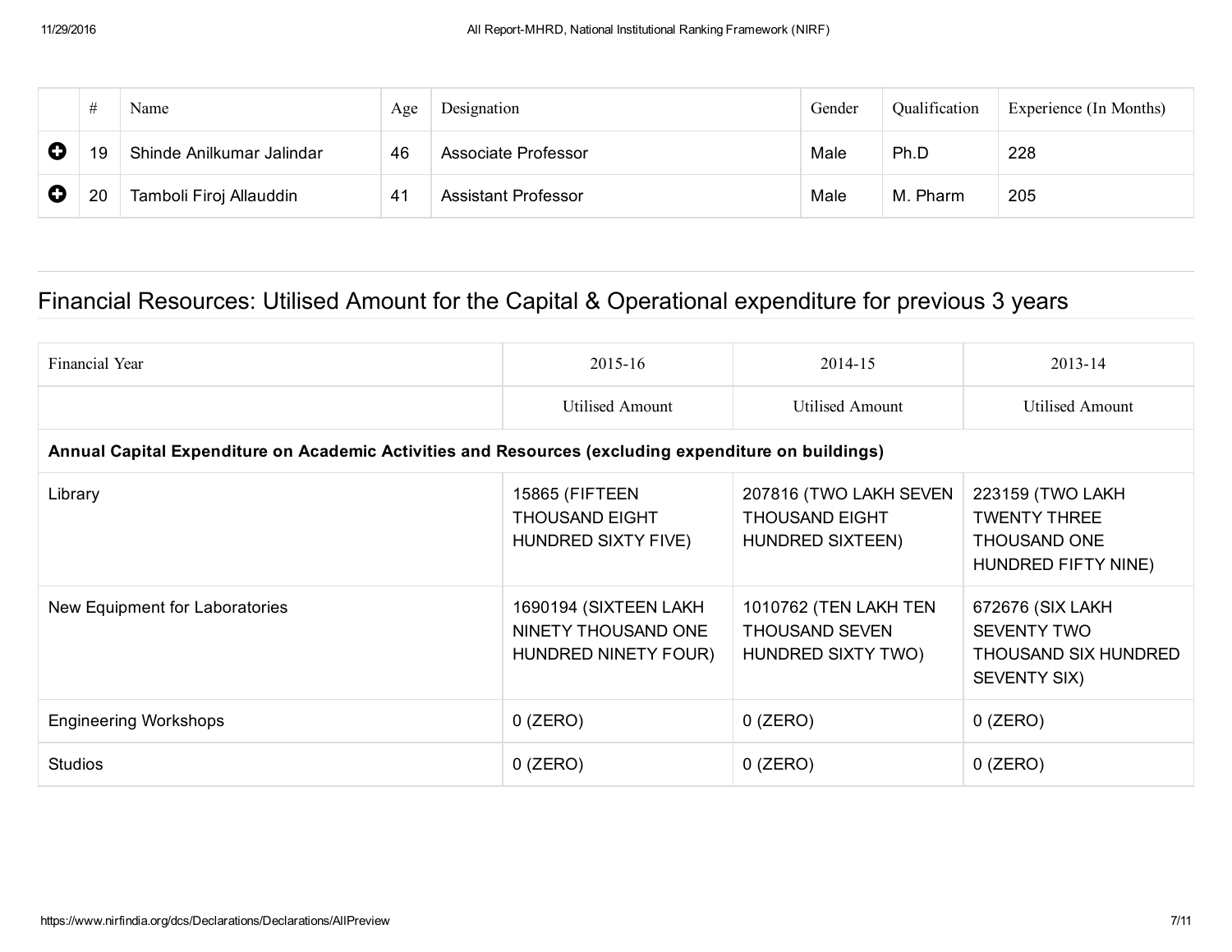| Financial Year                                                                                                                                                                         | $2015 - 16$                                                                                                   | 2014-15                                                                                   | $2013 - 14$                                                                                              |
|----------------------------------------------------------------------------------------------------------------------------------------------------------------------------------------|---------------------------------------------------------------------------------------------------------------|-------------------------------------------------------------------------------------------|----------------------------------------------------------------------------------------------------------|
|                                                                                                                                                                                        | <b>Utilised Amount</b>                                                                                        | <b>Utilised Amount</b>                                                                    | <b>Utilised Amount</b>                                                                                   |
| Other suitably identified academic activities                                                                                                                                          | 2042329 (TWENTY LAKH<br><b>FORTY TWO THOUSAND</b><br>THREE HUNDRED<br>TWENTY NINE)                            | 1772115 (SEVENTEEN<br><b>LAKH SEVENTY TWO</b><br><b>THOUSAND ONE</b><br>HUNDRED FIFTEEN)  | 3759412 (THIRTY SEVEN<br><b>LAKH FIFTY NINE</b><br><b>THOUSAND FOUR</b><br><b>HUNDRED TWELVE)</b>        |
| <b>Annual Operational Expenditure</b>                                                                                                                                                  |                                                                                                               |                                                                                           |                                                                                                          |
| Salaries (Teaching and Non Teaching staff)                                                                                                                                             | 27643563 (TWO CRORE<br><b>SEVENTY SIX LAKH</b><br><b>FORTY THREE</b><br>THOUSAND FIVE<br>HUNDRED SIXTY THREE) | 25906697 (TWO CRORE<br>FIFTY NINE LAKH SIX<br>THOUSAND SIX HUNDRED<br>NINETY SEVEN)       | 22649931 (TWO CRORE<br><b>TWENTY SIX LAKH FORTY</b><br>NINE THOUSAND NINE<br>HUNDRED THIRTY ONE)         |
| Maintenance of Academic Infrastructure or consumables,<br>other running<br>expenditures, Seminars/Conferences/Workshops etc.<br>(excluding maintenance of hostels and allied services) | 14439296 (ONE CRORE<br><b>FORTY FOUR LAKH</b><br>THIRTY NINE THOUSAND<br><b>TWO HUNDRED NINETY</b><br>SIX)    | 10620515 (ONE CRORE<br><b>SIX LAKH TWENTY</b><br><b>THOUSAND FIVE</b><br>HUNDRED FIFTEEN) | 22807227 (TWO CRORE<br><b>TWENTY EIGHT LAKH</b><br>SEVEN THOUSAND TWO<br><b>HUNDRED TWENTY</b><br>SEVEN) |

## Women Diversity

No. of women members in senior administrative positions, such as Head of Departments, Dean or Institute Heads in previous academic year (2015 16):  $\begin{vmatrix} 1 \end{vmatrix}$ 

IDD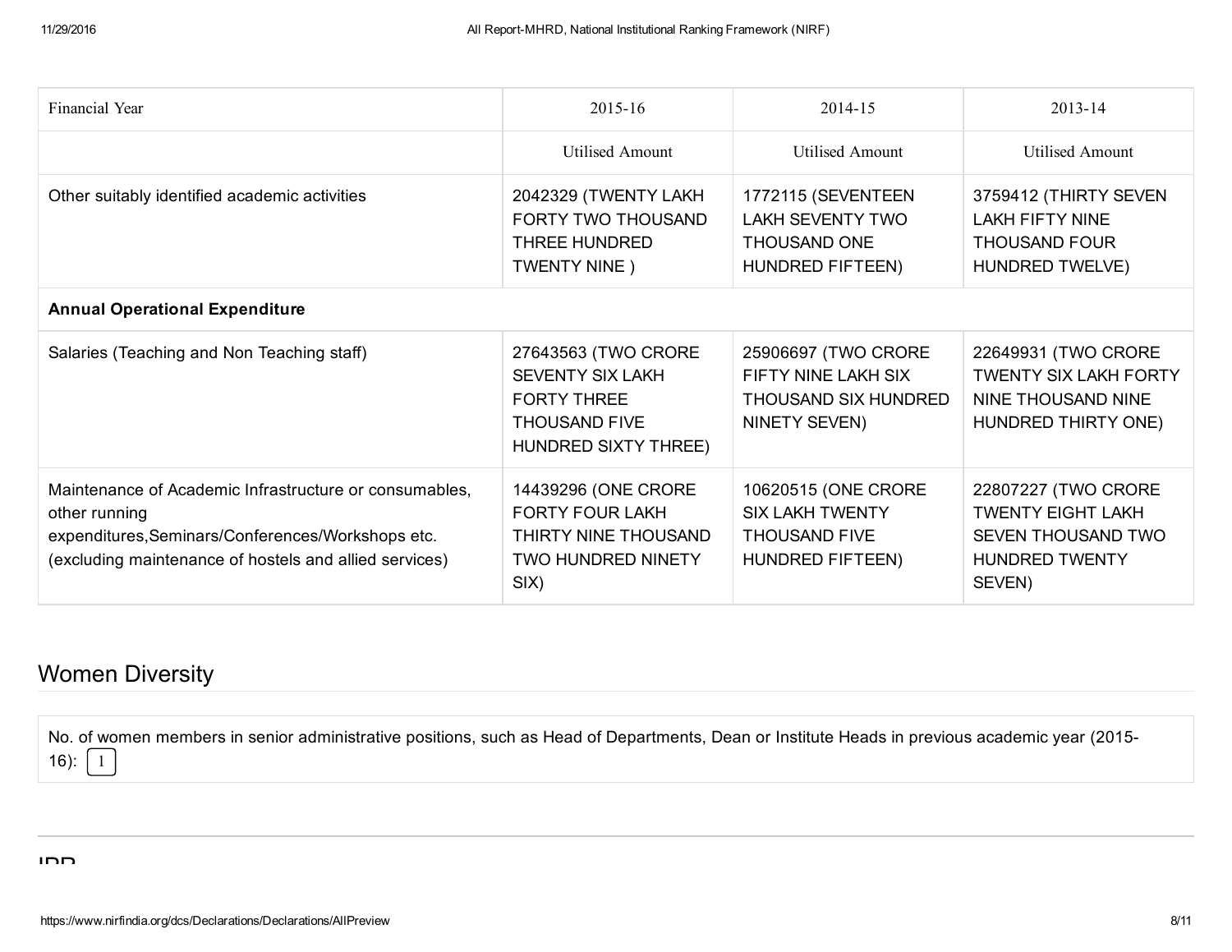#### IPR

| Calendar Year            | 2015 | 2014 | 2013 |
|--------------------------|------|------|------|
| No. of Patents Filed     |      |      | ົ    |
| No. of Patents Published |      | 2    | ົ    |
| No. of Patents Granted   |      | 0    | 0    |
| No. of Patents Licensed  | €    | 0    | 0    |

Did your institution transferred atleast one technology in the previous three years?:  $\sqrt{\text{No}}$ 

| Financial Year                          | 2015-16 | 2014-15 | 2013-14 |
|-----------------------------------------|---------|---------|---------|
| Earning From Patents (Amount in Rupees) |         |         | v       |
| Enter Amount in Words                   | Zero    | Zero    | Zero    |

### Sponsored Research Details

| Financial Year                     | 2015-16     | 2014-15 | 2013-14 |
|------------------------------------|-------------|---------|---------|
| Total no. of Sponsored<br>Projects | $\mathbf b$ | ∸       |         |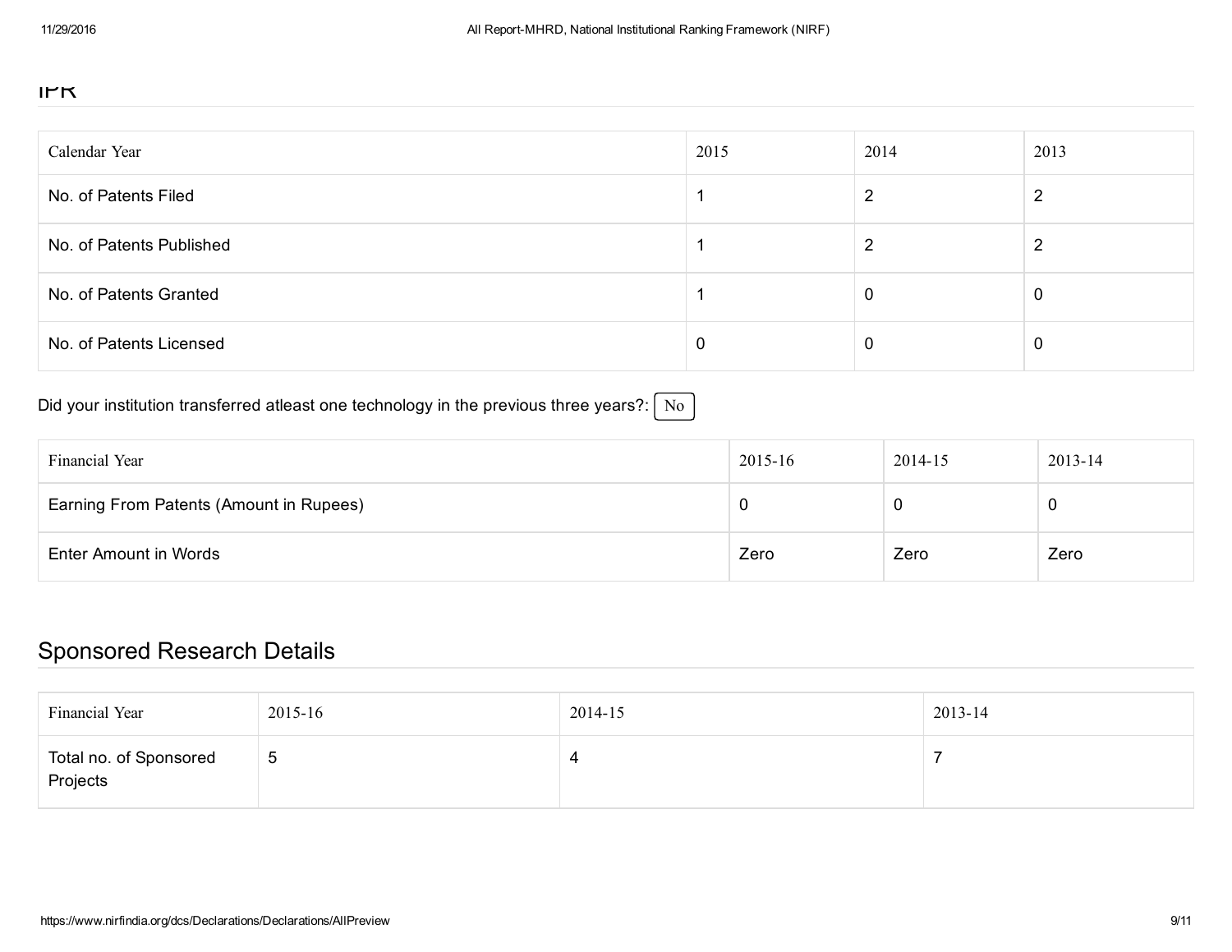| Financial Year                                     | $2015 - 16$                                      | 2014-15                                                   | $2013 - 14$                                         |
|----------------------------------------------------|--------------------------------------------------|-----------------------------------------------------------|-----------------------------------------------------|
| Total no. of Funding<br>Agencies                   | 4                                                | 4                                                         | 3                                                   |
| <b>Total Amount Received</b><br>(Amount in Rupees) | 1817500                                          | 714748                                                    | 805205                                              |
| Amount Received in<br>Words                        | EIGHTEEN LAKH SEVENTEEN<br>THOUSAND FIVE HUNDRED | SEVEN LAKH FOURTEEN THOUSAND<br>SEVEN HUNDRED FORTY EIGHT | EIGHT LAKH FIVE THOUSAND<br><b>TWO HUNDRED FIVE</b> |

### Consultancy Project Details

| Financial Year                           | 2015-16 | 2014-15                       | 2013-14                    |
|------------------------------------------|---------|-------------------------------|----------------------------|
| Total no. of Consultancy Projects        | 0       | 2                             | 4                          |
| Total no. of Client Organizations        | 0       | 2                             | 4                          |
| Total Amount Received (Amount in Rupees) | 0       | 15500                         | 4500                       |
| Amount Received in Words                 | ZERO    | FIFTEEN THOUSAND FIVE HUNDRED | FOUR THOUSAND FIVE HUNDRED |

### Executive Development Program

| $-1$<br>.<br>vear<br>Hinancial | 201<br>·10 | 2014- | 2013<br>- 4<br>า− เ∠ |
|--------------------------------|------------|-------|----------------------|
|                                |            |       |                      |